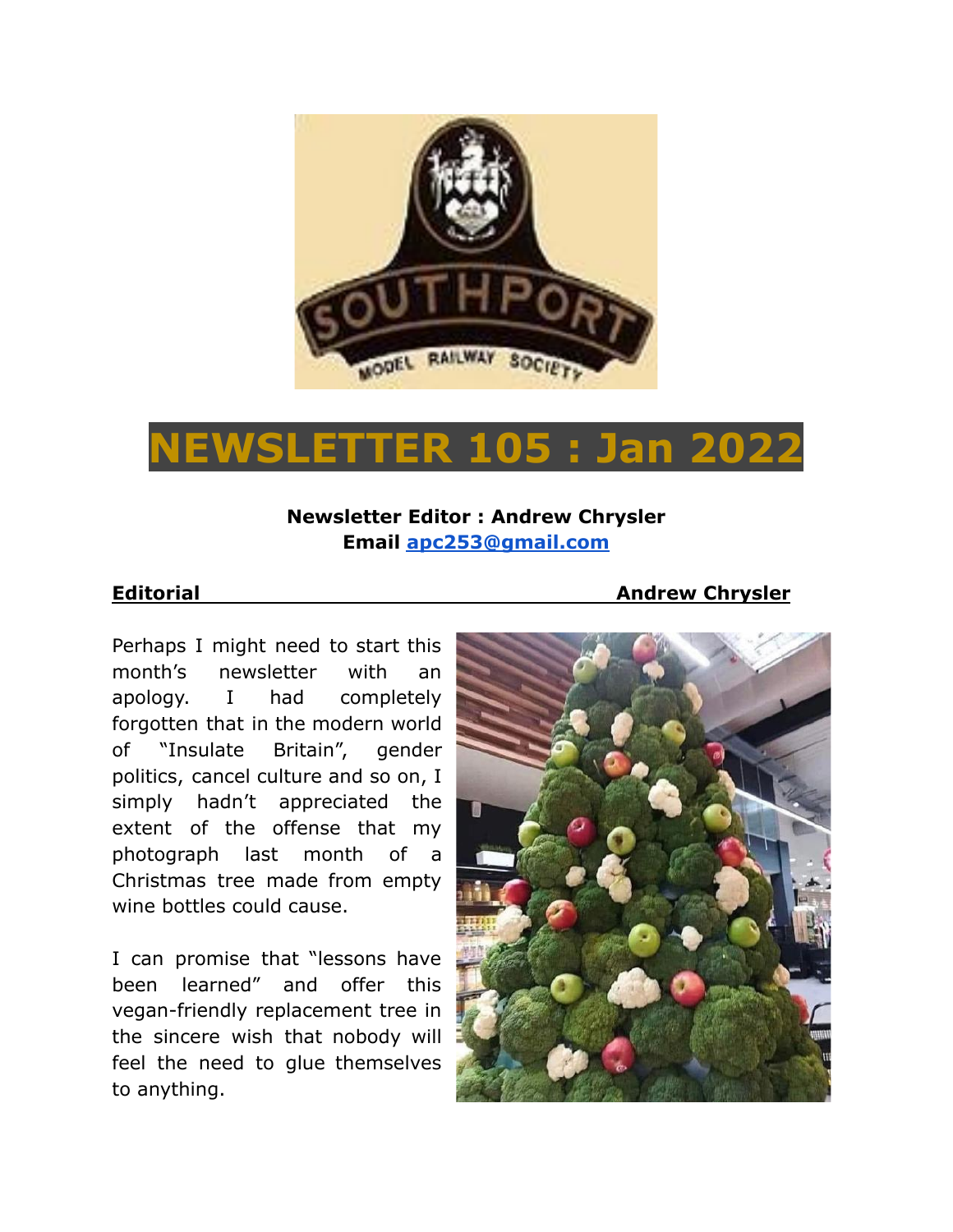Of course, accidentally gluing one's fingers to parts of a model are, sadly, part and parcel of railway modelling, but I hope that in these circumstances, the model traffic is not unduly inconvenienced.

Many thanks to all those who responded to my appeal for newsletter articles. Keith Hick has kindly allowed another extract from his planned book, which appears below, while other contributions will feature in next month's newsletter. Please do keep the contributions coming, so that I can continue to keep filling the newsletter each month. There's nothing worse than feeling like "Old Mother Hubbard" with the cupboard (of newsletter articles) bare.



In other news, the "education" (or - to be more precise brainwashing) of my grandson continues. After a trip on the Polar Express at Telford Steam Railway (which was a previous "Where's Andrew?" location, Alfie was mesmerised by their permanent model railway.

I'm pleased to report that the experience lived up to it's prior reputation - usually selling out within a couple of hours of tickets becoming available. It's only a small preserved railway, opening solely on Sundays, but run by a group of enthusiastic volunteers who prove that bigger isn't necessarily always better.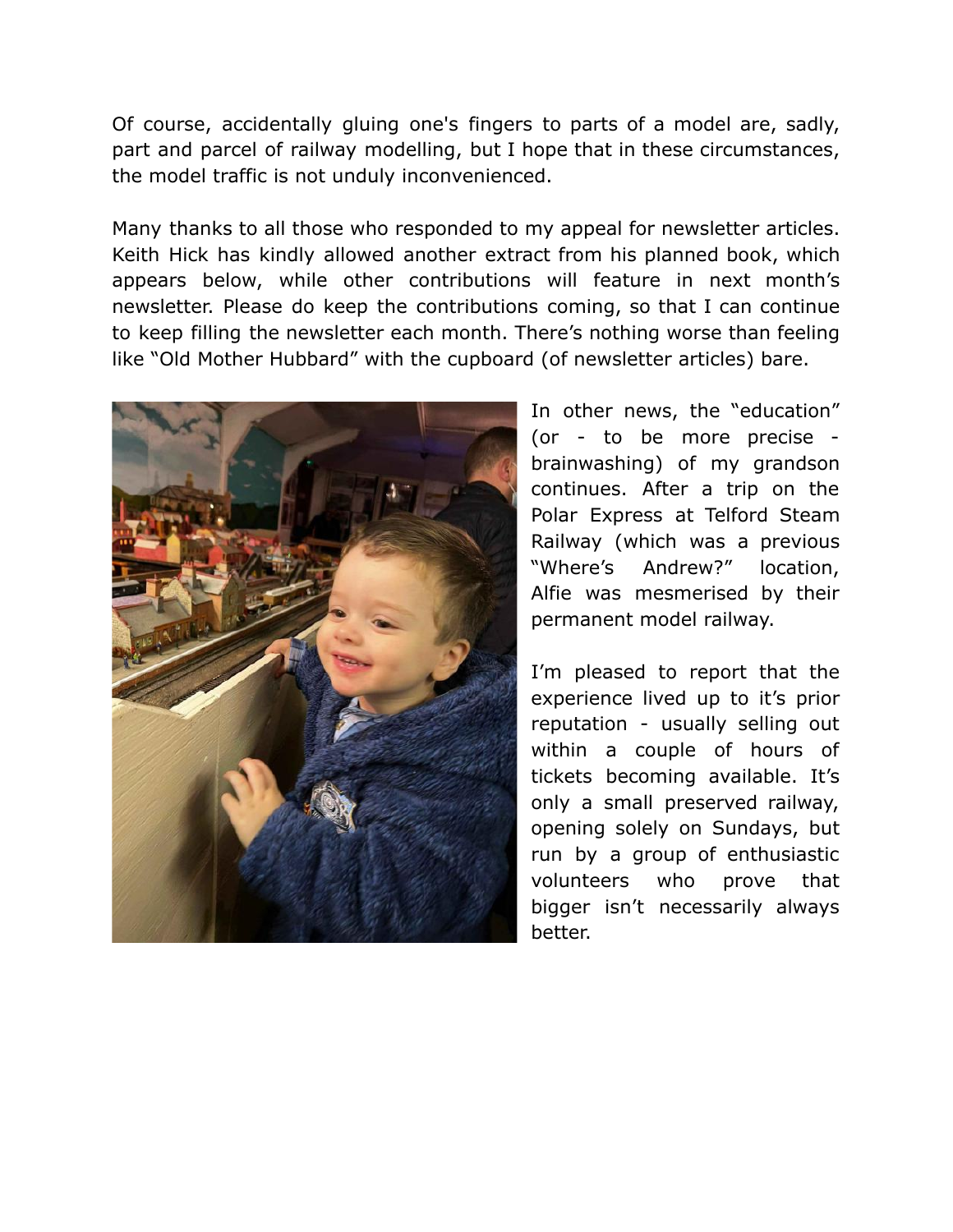What a mixed year it has been. COVID restrictions meant that for the first half of the year we were effectively barred from meeting together and even when things did open up, there was some reluctance for largish groups to meet together. Over the last few months we did start to get back to some form of normality, particularly once we managed to get fully jabbed. Just as we were starting to get back on our feet, we were stunned by the premature death of our secretary, Jim. A sad, sad loss to ourselves, Fiona and family. In October we had a very successful open day and then in November an even more successful exhibition. Both of these events had been initiated by Jim and I am sure he would be proud of our efforts.

On a personal note, early in the year I had cataract operations on both eyes and once suitable glasses had been prescribed, it meant that I was actually able to get back to proper modelling (ie N gauge work).

But rather than looking back, what of the coming year? Hopefully, we will learn to live with Covid and thus get back to having more social events talks, film shows etc. As regards modelling, it seems that we are progressing well on at least two fronts (HS9 tracklaying, and a revamped Talisker/Fishy Tales). I also hope that there will be some action on the two proposed scenic sections on the HS16.5 circuit as well as producing some painted back scenes. I believe we have enough current variety in all aspects of modelling within the club to satisfy all our members. Indeed you may be able to get some practice and tips in areas that you are weak.

Following my note to you early in December about club officers, I am making another plea for someone to step up as secretary - I know Jim's boots were pretty big to follow, but I do believe that one of you can fulfill that role in your own inimitable way. Remember SMRS is your club so please make it one of your New Year's resolutions to be more actively involved.

Finally, I wish you all the best for this coming year and to coin a phrase "*keep modelling".*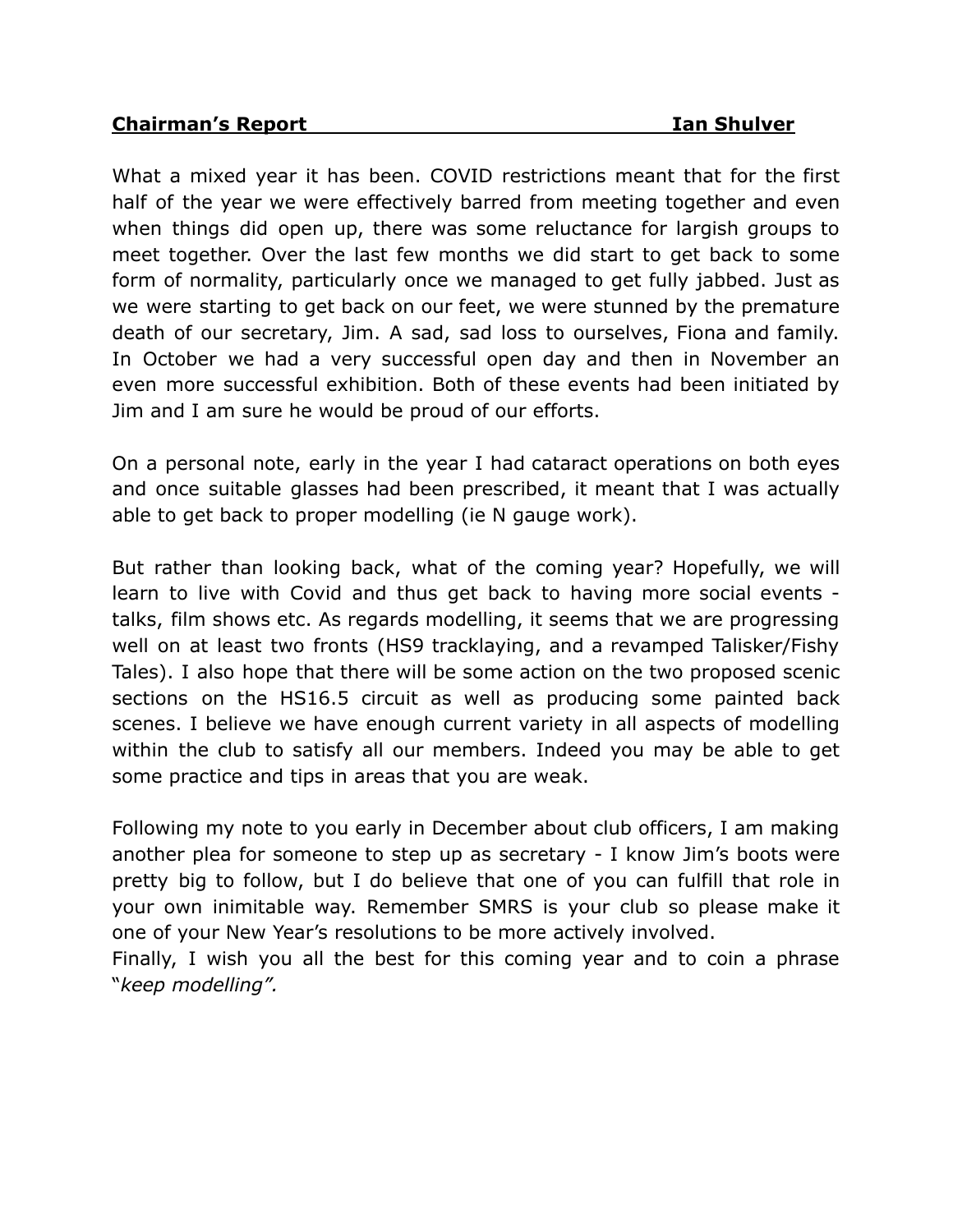#### **Where's Andrew?**

Congratulations to Tony Kuivala for identifying last month's picture. He says "You are in Barbados. The loco originated at Statfold Barn after being used on sugar plantations in Indonesia. Arnold Jung (Jungenthal) 0-4-4-0T Mallet



2279/1914 Tjepper (Ceper Baru) No. 5 built by Orenstein & Koppel in 1905. Seen here on test in March 2019 after full rebuild.

I was offered the opportunity to go with Statfold's team to Barbados for 3 months to commission the engine and train the crew. Foolishly I declined."

This month I am at a narrow-gauge railway just a couple of hours from home. But where am I?

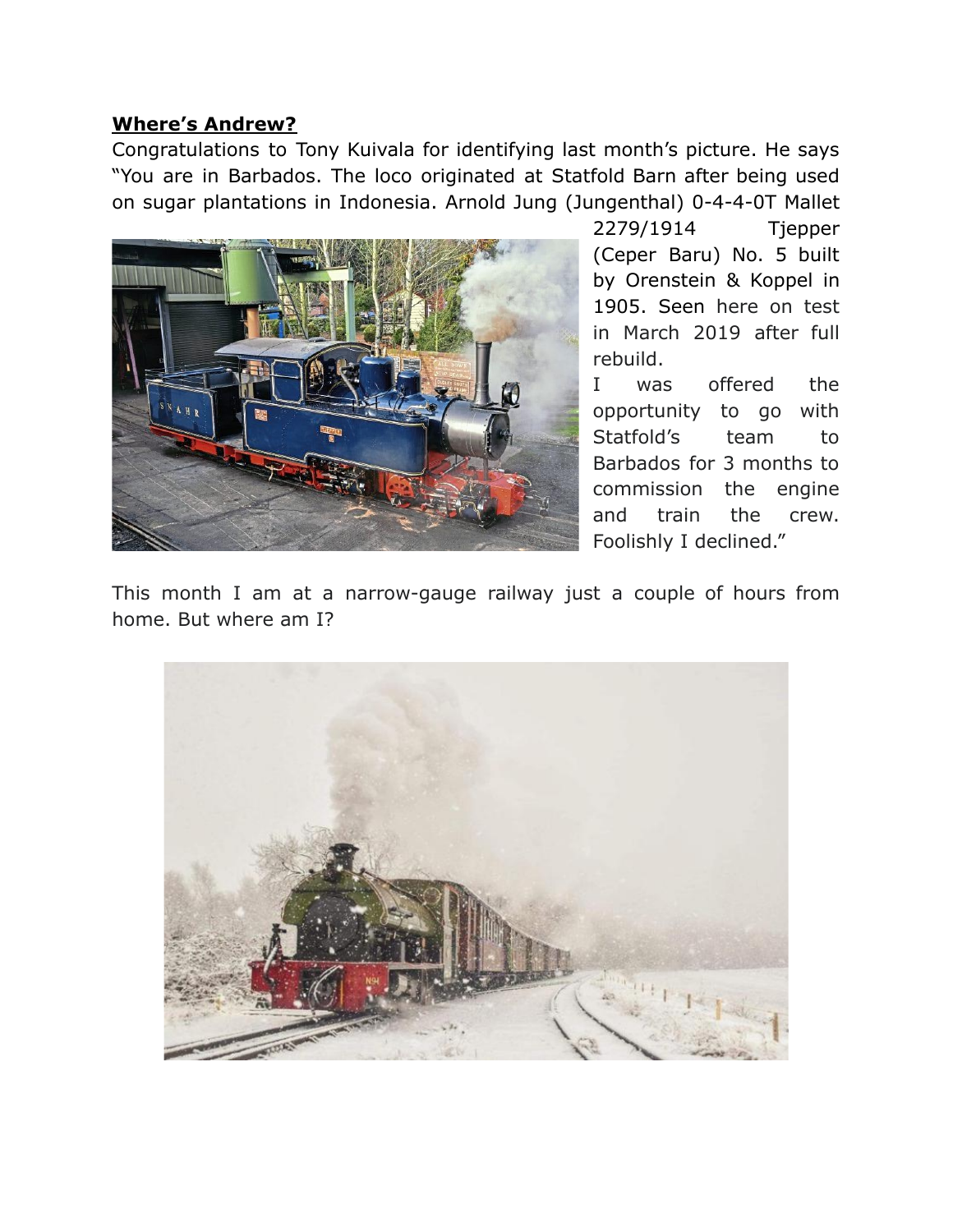**(Based upon the first-hand records of Southport resident, RAF Flying Officer, Cedric Marshall. Joining the RAF in 1939, F/O Marshall trained in South Africa and saw active service in the Azores until the end of the war)**

*Considering Southport's close proximity to Liverpool, Manchester and Preston, in particular the former, it is surprising the town suffered relatively lightly from the effects of the Blitz during the Second World War. From 4 th September 1940 to 24th July 1941, some nine air raids were carried out over Southport. Three thousand houses were damaged, four thousand residents temporarily evacuated, seventeen killed and seventy six injured. Here, we are indebted to the records kept at the time by Cedric Marshall, a serving officer in the RAF, which detail the location of bomb strikes and the effect upon Southport residents at the time.*

During this period, there were one hundred and thirty-five air raid alerts. Twelve houses were totally destroyed, thirty five demolished due to damage sustained, one hundred and thirty one seriously damaged, one thousand four hundred and sixty seven slightly damaged and six hundred and fifty one suffering broken windows from bomb blast damage. Whilst these figures pale into comparison to the devastation wreaked upon nearby Liverpool and the other UK cities caught up in the Blitz, the effect upon the town's residents was, quite understandably, considerable.

Without doubt, the most shocking raid occurred during the night of 26<sup>th</sup> April 1941, a Saturday, when the 'Sunshine Home for Blind Babies' in Oxford Road, Birkdale, received two near direct hits, landing some sixty yards away from the home. Three Nurses lost their lives, the Matron and two Nurses were badly injured. Thankfully, of the twenty seven babies in the home that evening, none were injured. Outrage was immediate and understandable, further hardening public opinion against their foes. The after effects and memories of the raid were to linger for decades. That the nearby Cheshire Lines Railway Birkdale Palace station was the probable target, failed to pacify the outpouring of grief.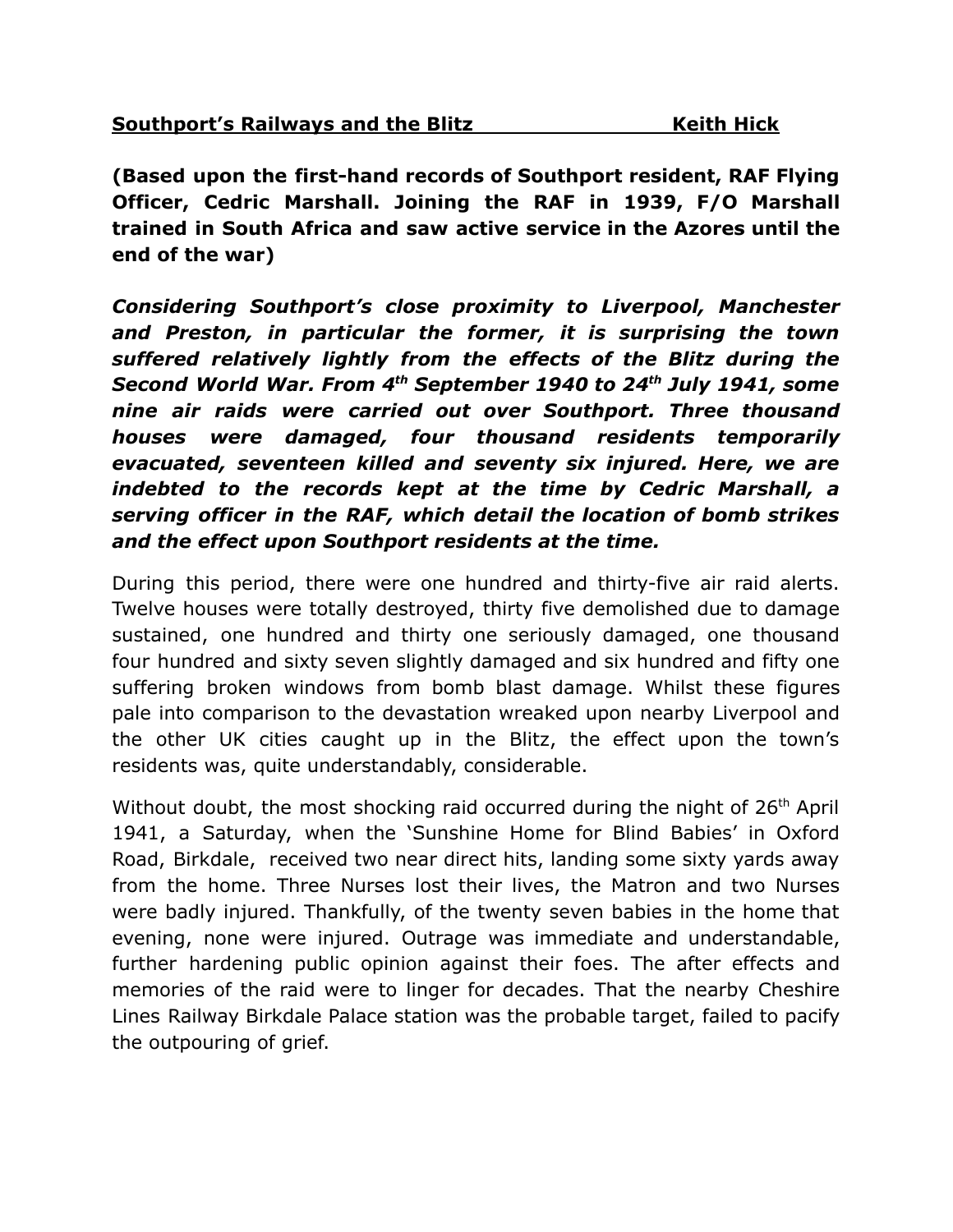Thanks to the diligence and detailed records prepared at the time by Flying Officer Marshall, which includes a map showing the location of each bomb, complete with associated notes, it is now possible to throw some light on possible reasons why the town was targeted. Viewing the Southport town map of the time, as used by F/O Marshall and produced by Robert Johnson & Co Ltd of Southport, it becomes clear the bomb strikes are consistently close to the town's railways. The map, entitled 'Street Plan of the County Borough of Southport' contains a sub-heading in F/O Marshall's own writing, 'Bomb Plots 1939-1945'. This street map was to be redrawn in 1967 by my colleague, Arthur Camozzi, when we worked in the Southport Borough Engineer's Department.

Whilst Southport was not a primary target, the network of railways serving the town, together with the Brockhouse Engineering factory in Crossens, were likely to be of secondary importance, or for unloading unreleased bombs and parachute mines, several of which were to land on Southport. Wartime residents recall the thrum-thrum uneven sound of aircraft engines of bombers overhead with the number of air raid alerts (135) vastly outnumbering actual raids (9). By flying slightly north of Liverpool and guided by the polished railway lines either caught in the moonlight, or by the glow of fires in and around Liverpool, Southport proved a useful navigational aid to follow the railway lines and/or coastal strip to their target. F/O Marshall's notes specifically include consistent reference to the close proximity of the bomb strikes to local railways. Near misses to the railways and Brockhouse, all of which caused civilian casualties housed nearby, were recorded as follows:

· Brockhouse Engineering, Crossens. 4 bombs

- · Meols Cop Electric Car Repair Works & railway triangle 2 bombs
- · Birkdale station 2 bombs
- · Hillside station 2 bombs
- · Ainsdale station 2 bombs
- · Lord Street station 1 bomb
- · Birkdale Palace station 4 bombs
- Woodvale station/Wicky Dale railway bridge 1 bomb

With his intimate knowledge of aerial warfare, F/O Marshall estimated the eighteen bombs were released from an approximate height of fifteen to twenty thousand feet. Allowing for factors such as the relatively crude bomb-aiming equipment in use at the time, wind drift and height, it is clear how close, or far, from their intended targets the bombs actually struck.

- 
- 
- 
-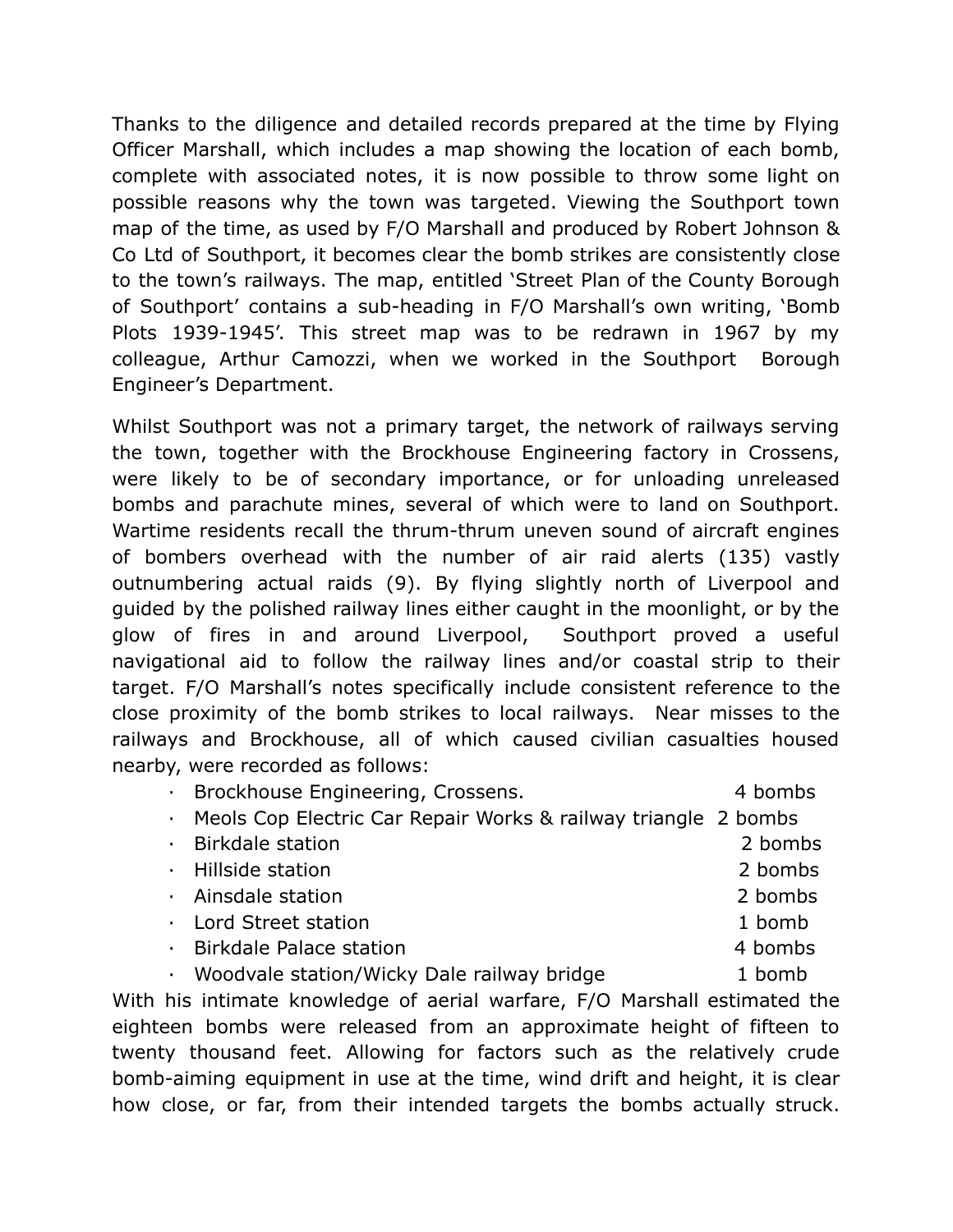Given the intensity of the bombing campaign during the Blitz on Liverpool, it is evident Southport escaped relatively unscathed, with less than twenty high explosive and incendiary devices landing within the Borough boundary.

F/O Marshall's records are reproduced in full as follows, including the four portions of the town map used by F/O Marshall to pinpoint the bomb plots:<br> **Example 2016** 



*Southport Town Map: Crossens, Marshside and Churchtown. Brockhouse Engineering Works was located between Rufford Road and Balmoral Drive, across the road from Crossens station*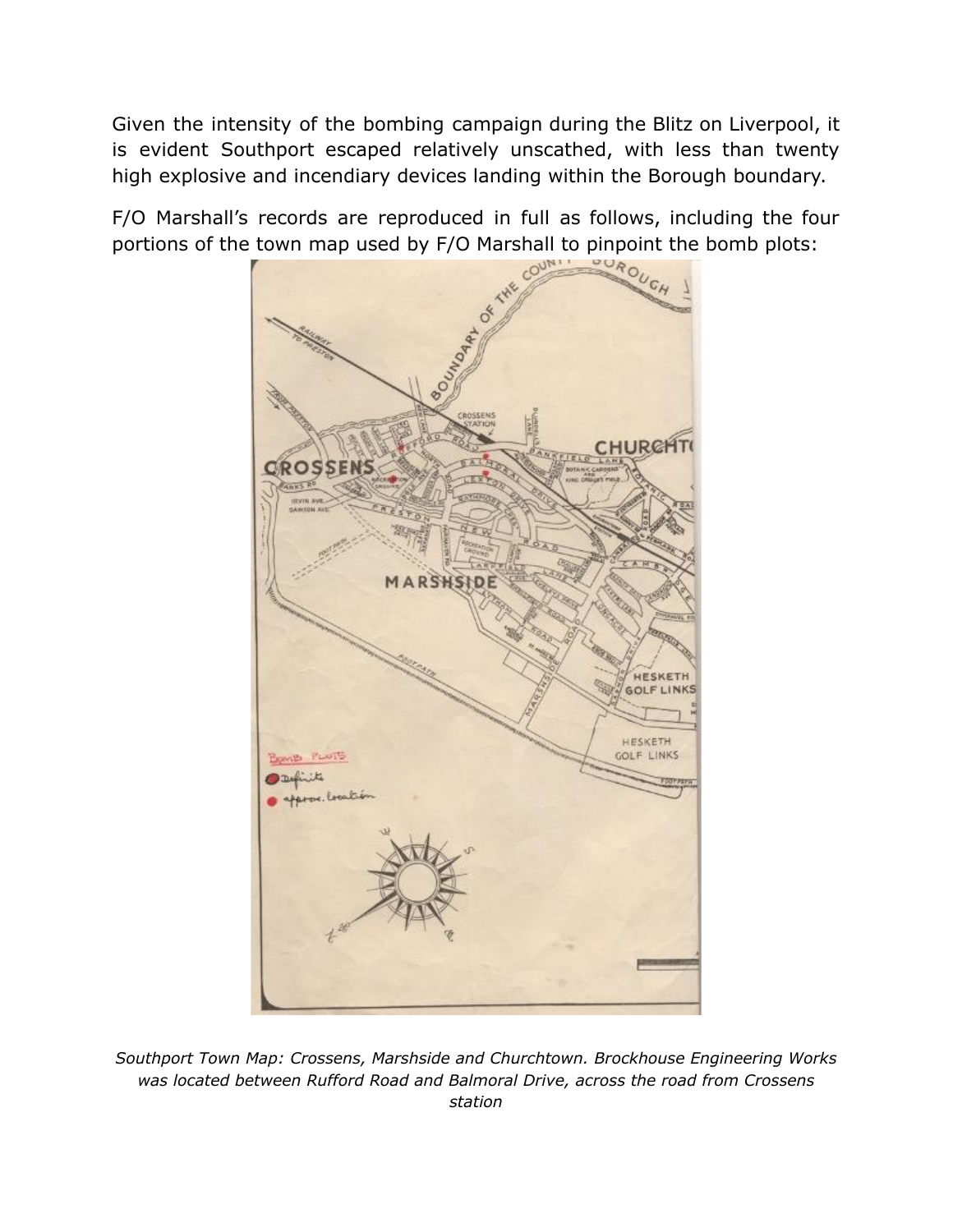**Raid 5 13th March 1941:** H.E.s in Crossens area. Balmoral Drive, Lexton Drive, Rufford Road. 2 houses demolished, some damage to works. UXB Battalion at Works & junction of Rufford Road and The Crescent. Incendiaries in Crossens Recreation Ground – no damage. 1 dead; 15 injured; 250 evacuated.



*Southport Town Map: Churchown, High Park, Blowick, Meols Cop, Hesketh Park, St Lukes and town centre, showing bomb plots 1 and 2*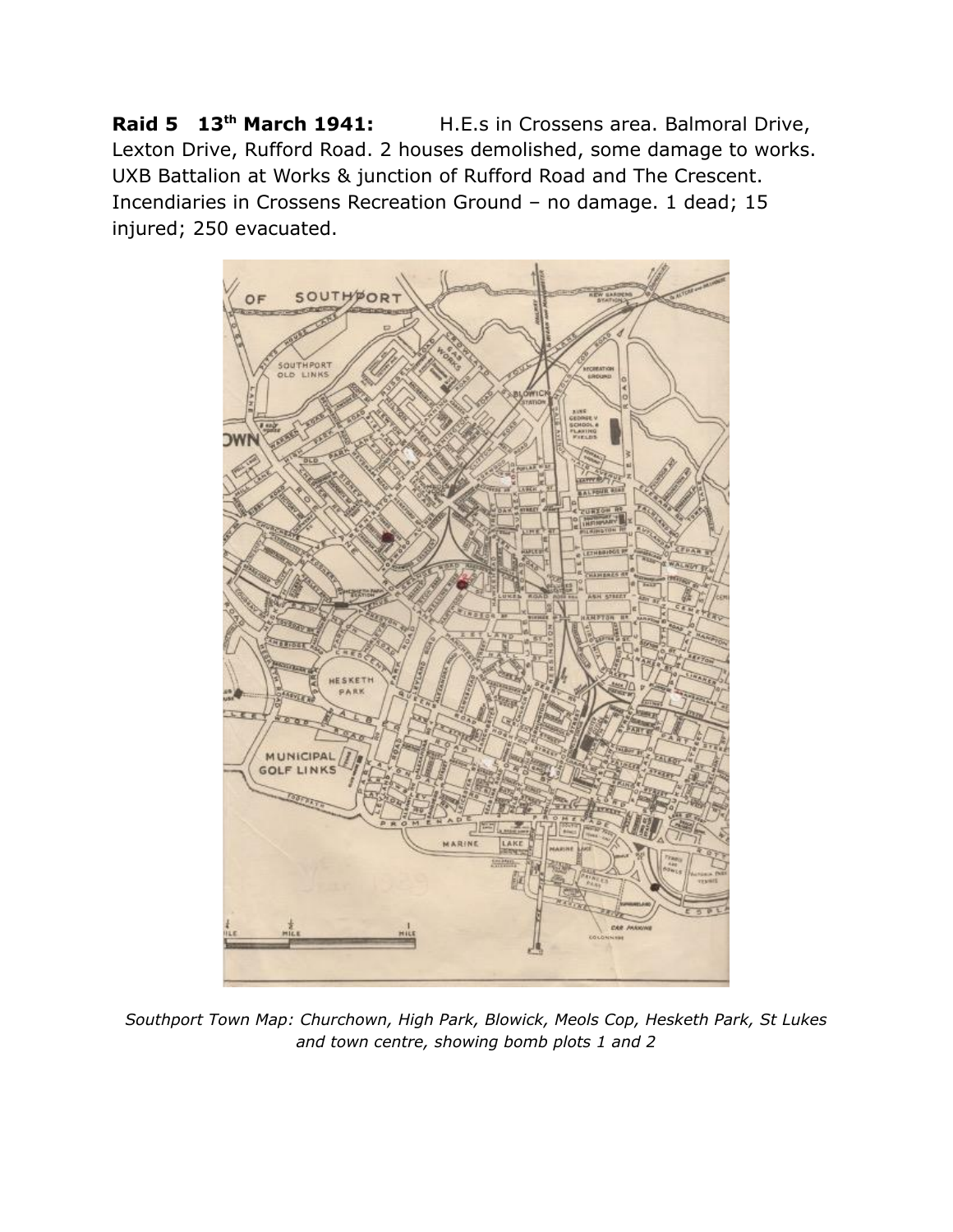**Raid 1: 4th September 1940:** 49/51-53/55 & 57 Hartwood Road (facing St Lukes Road; error 500 feet to railway) 51 and 53 destroyed; many unexploded bombs; 5 dead, 3 injured. 1,100 evacuated. No.s 49 to 57A now stand where houses were destroyed. Bomb plot 2.

**Raid 3: 21st December 1940:** 8 and 10 Griffiths Drive on corner of Stretton Drive. (Error 800 feet to railway). Parachute mine in Stretton Drive (2 demolished; 2650 evacuated). Parachute mine at the rear of 69 Alexander Road. Bomb plot 1.

As can be seen from the map, the two bombs straddled Meols Cop railway triangle and electric repair works.



*Southport Town Map: Birkdale and Hillside showing bomb plots 3,4,5,6 and 7.*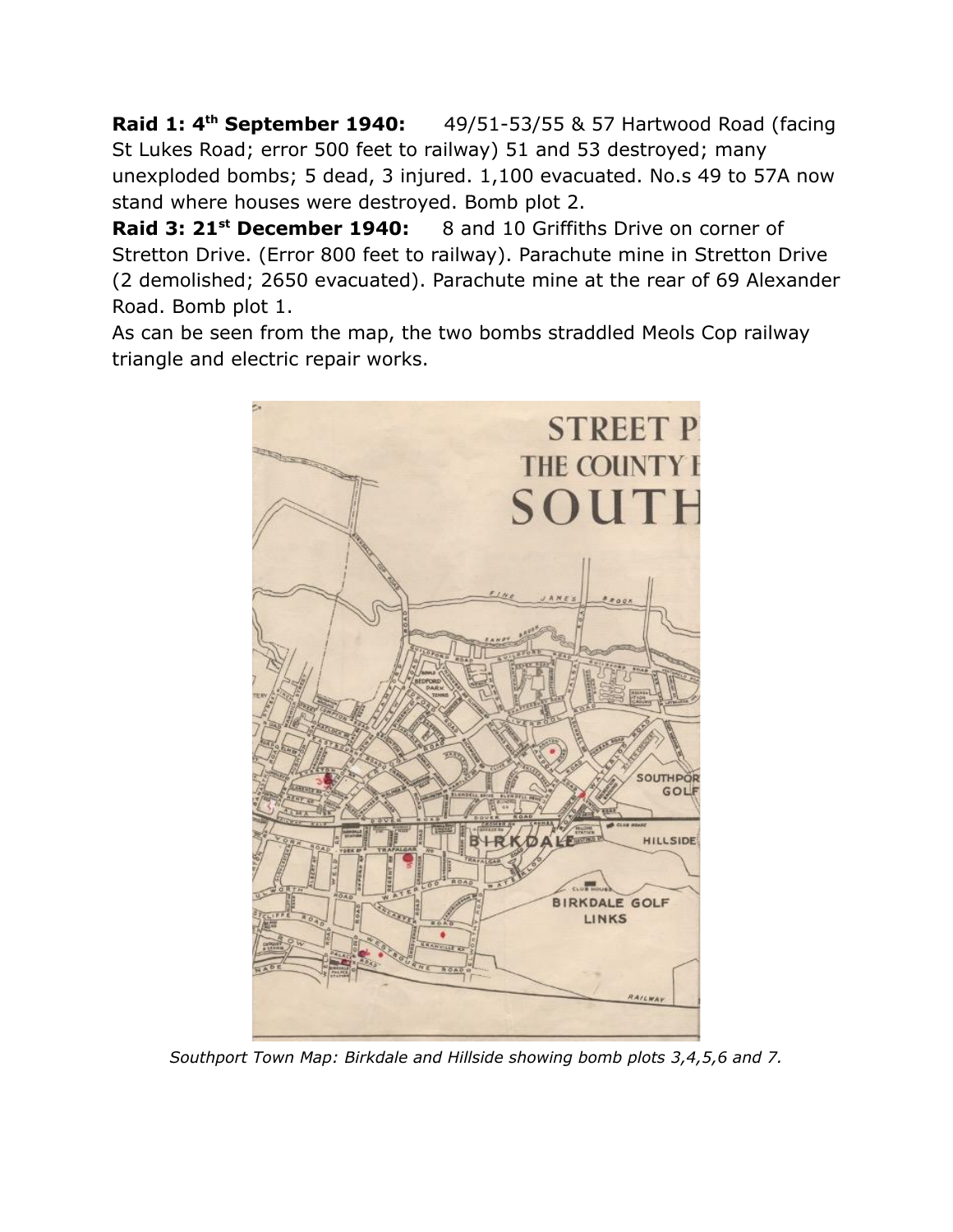

*Southport Town Map: Ainsdale*

**Raid 2: 5th September 1940:** Incendiaries in Upper Aughton Road, Belmont Street, Kent Toad, Grove Street, Alma Road (no fires). UXB opposite Old Lifeboat House, Esplanade.

**Raid 4: 12th March** 1941: Incendiaries on Birkdale Golf Links & Cromer Road. Noone hurt.

**Raid 6: 8th April 1941:** Waterloo Road/Arundel Road. Dunbar Road/Kirklees Road. 22-24 Trafalgar Road, in front garden near road wall – opposite Smedley Hydro Hotel (approx 800 feet from Southport/Liverpool LMS electric railway). Sandon Road. Ashton Road, Hillside (Error 1600 feet to railway). 1 girl of 16 killed; 3 injured. Bomb plot 8.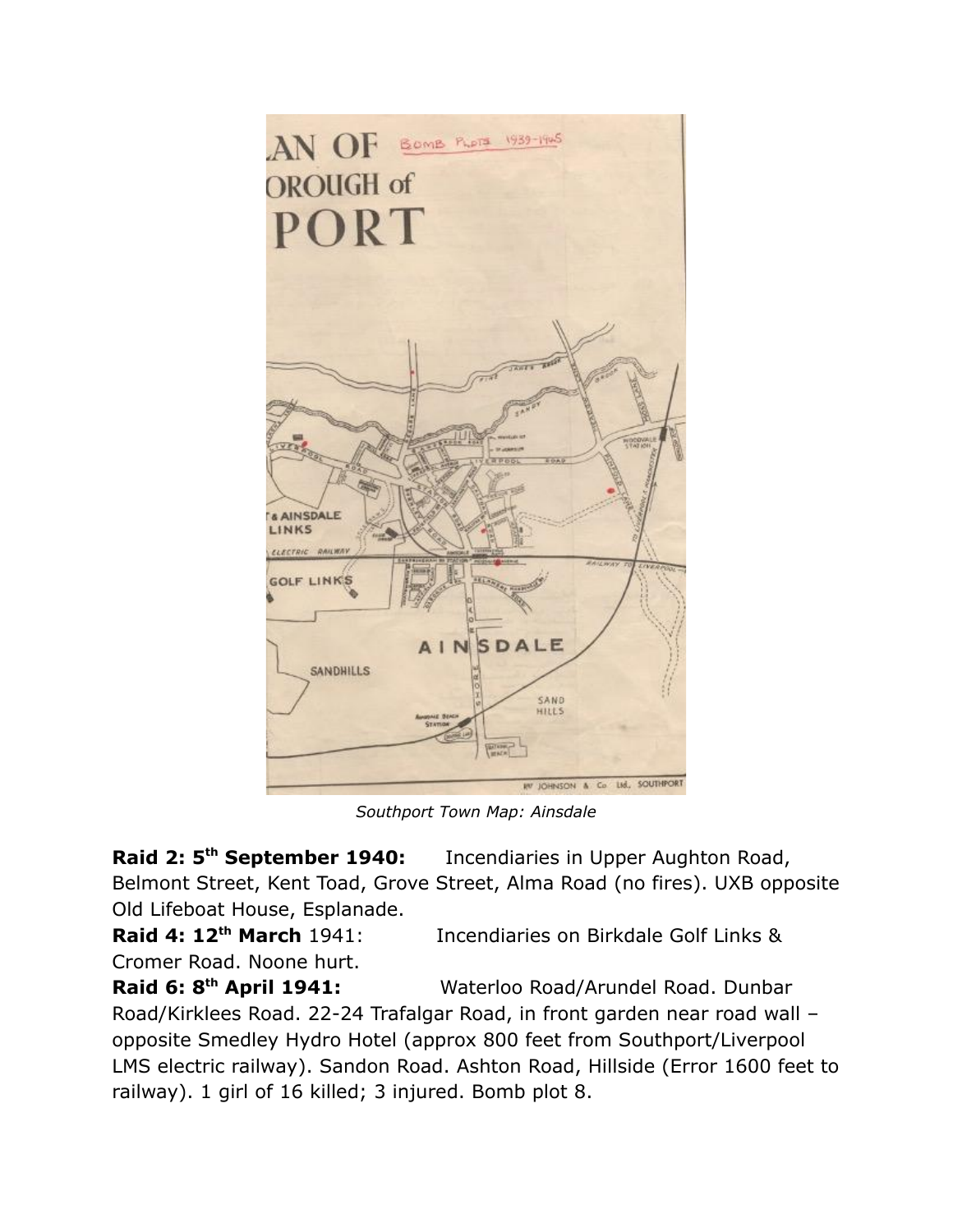**Raid 9: 24th April 1941:** H.E. demolished 2 houses in Claremont Road. 3 injured. (Facing east window in St Peter's Church (Error 1100 feet to railway). UXB in Goulders yard at 56 Everton Road. Blown up later. (Error 1150 feet to railway). No.s 37-43A now stand where houses were demolished. Now 37/39; 41/41A; 43/43A (originally 37/39; 41/43). Bomb plots 3 and 4.

**Raid 8: 26th April 1941:** 'Sunshine Blind Babies Home' Oxford Road; later rebuilt (Bomb error approx 60 yards/200 feet to railway). 27 babies uninjured. 3 Nurses killed. Matron and 2 Nurses badly injured. Midway between Palace Road and CLC railway track on south side of Birkdale Palace railway station (Bomb error approx 20 yards). Bomb plots 6 and 7. Jctn Waterloo Road/Sandon Road (Bombs and incendiary bombs). Sandhills at Hillside. Grounds of Terra Nova School. St Thomas More's School. Oxford Road. Westbourne Road. Salford Road (Parachute mines). Mosgiel Avenue. Pinfold Lane (Parachute mines). Palace Road near Palace Hotel. Parachute mines on the beach. 200 rendered homeless.

With the passage of time, nothing can be stated for certain. However, it is plausible the town's railways, together with the Brockhouse Factory in Crossens, proved tempting and obvious targets to the Luftwaffe. Today, in the 21stCentury, the only trace of those perilous times are the homes built in Southport to replace those destroyed during the Blitz years of 1940 and 1941.



*Southport Vulcan Works in 1924, later Brockhouse Engineering. Ideally located close to Crossens station, raw materials and end products were serviced by the railway's two goods yards. Opened immediately prior to the Great War, Southport Vulcan produced some of the*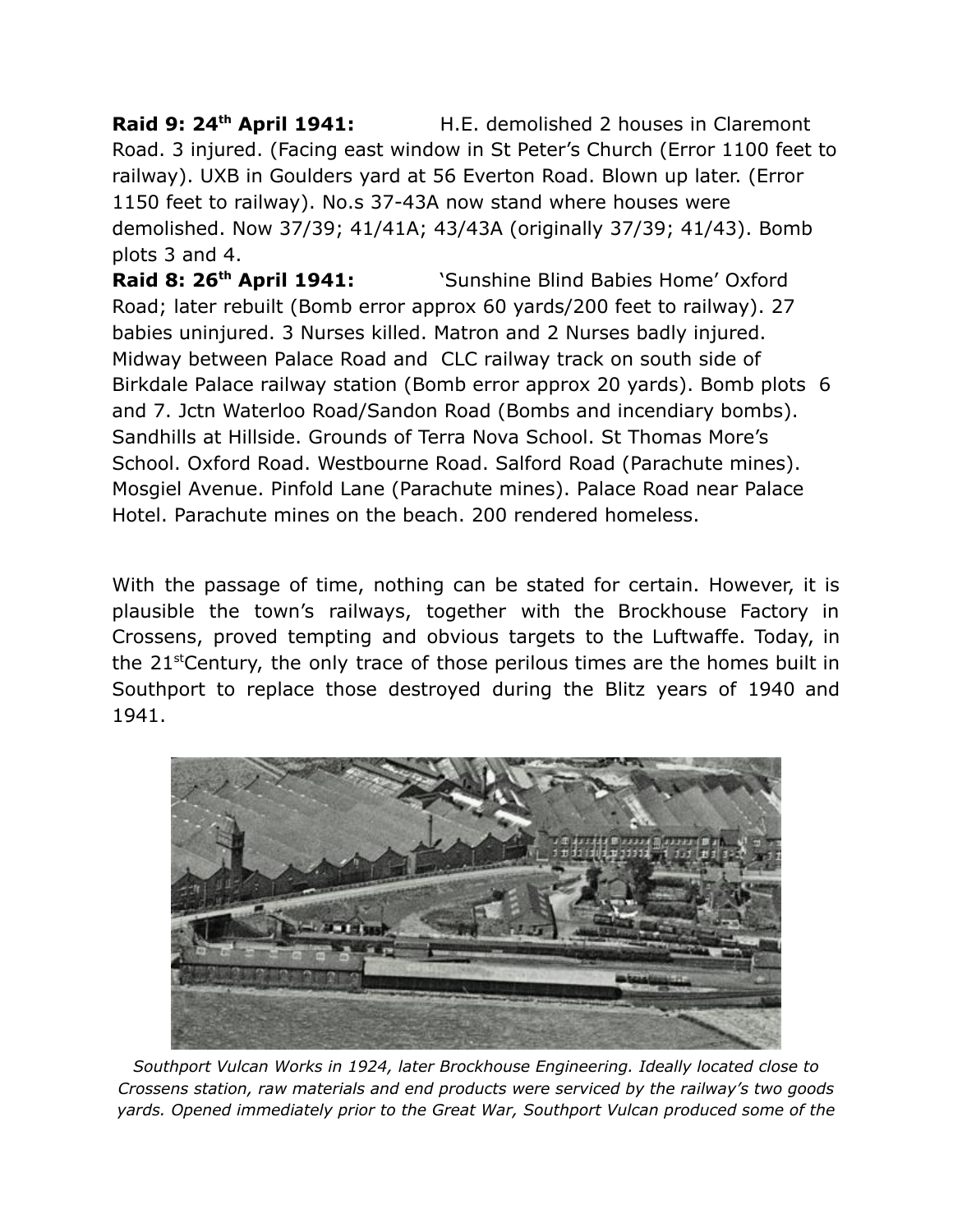*first cars to run in the UK before moving to the Crossens site. Ambulances, lorries and aircraft were manufactured at the works during WWI. My grandfather, Frank Harrison, was Foreman Patternmaker at Vulcan and Brockhouse from the early 1920s to his retirement in 1956, having served his Apprenticeship at Dick, Kerr, Preston. My mother, Rachel Hick, worked as an Electrician there during WWII, primarily on heavy bomber gun turrets. The long railway carriage sheds in the foreground were erected to house the pioneering L&Y electric rolling stock introduced in 1904, for services between Crossens-Southport-Liverpool. Today, a housing estate occupies the site.*



*Stanier 2-6-4T 42434 runs into Crossens station on 30 th May 1955 with an early morning four coach Preston bound train. The Brockhouse Engineering clock tower shows 7.46am and the station was to see a further nine years of operation before closure in September 1964. Installation of the passenger footbridge was prompted by a fatality on the rail level crossing*

*.*

Once again, grateful thanks are due to the family of Flying Officer Cedric Marshall, for supplying his wartime records.

### *Hitting Back: 7th April 1941*

At the height of the Blitz on Liverpool one of the German raiders was shot down and crash-landed on the marshland close to Becconsall between Crossens and Hesketh Bank.

A Junkers 88 was attacked by a Boulton Paul Defiant night fighter of 256 Squadron on the night of  $7<sup>th</sup>$  April 1941. Based at Blackpool's Squires Gate, and piloted by D R West along with Air Gunner R T Adams, the Defiant was a single engine aircraft with an enclosed four gun turret directly behind the pilot. Originally intended as a front line fighter aircraft, with a similar appearance to the Spitfire, the Defiant had one weakness, carrying no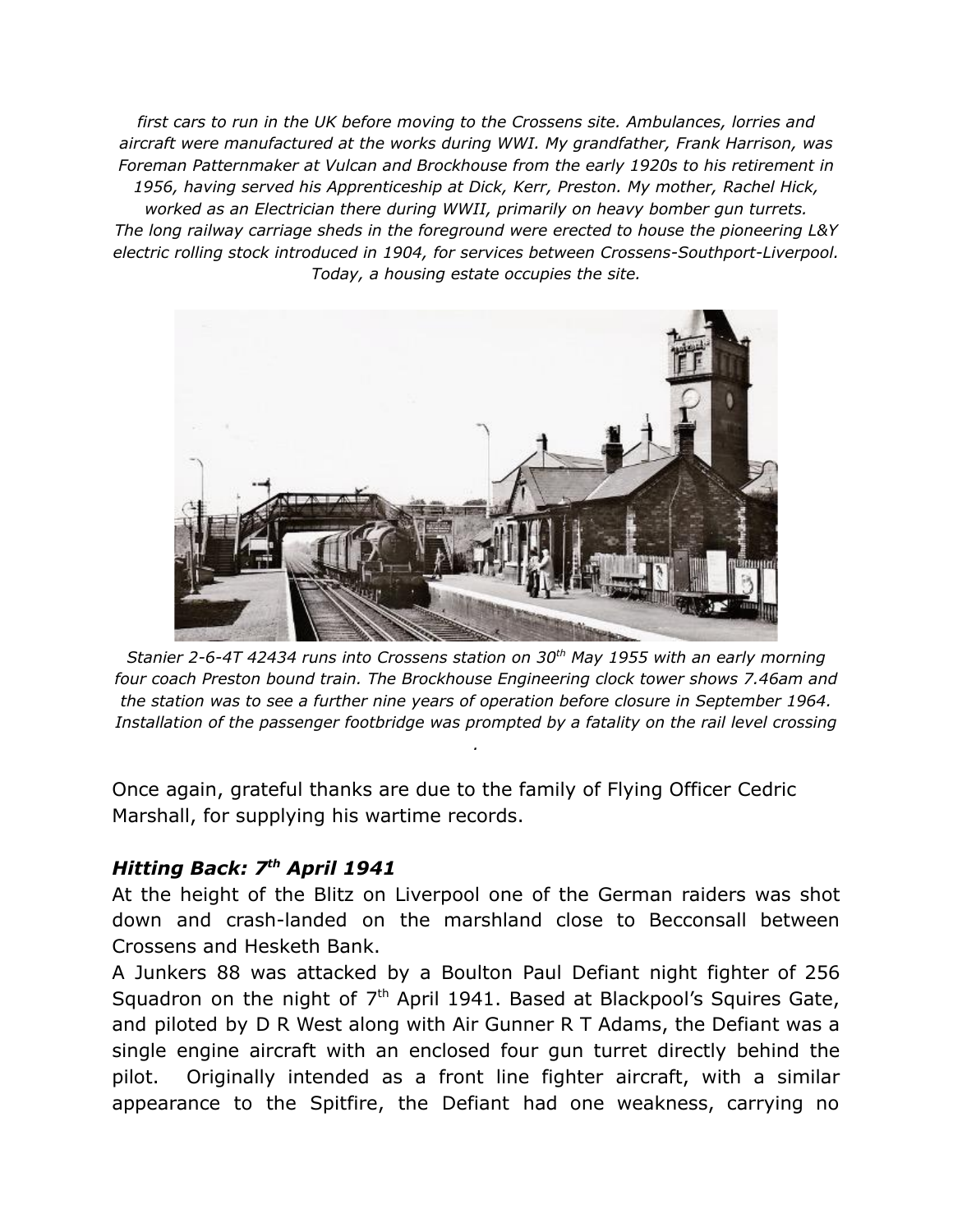forward-firing machine guns. As such, its weakness soon became apparent in combat and it was withdrawn from front line action.

Of the Junkers' four man crew, one is believed to have died in the crash, another suffered a broken arm, one was uninjured and the fourth is understood to have drowned attempting to escape.



*A Boulton Paul Defiant shown attacking a Junkers 88*

On the night of 7/8 April 1941, the Defiant had been ordered to patrol the Liverpool area, defending the city and surrounding sector from enemy action. Avoiding the balloon barrage at 10,000 feet, the Defiant had reached 11,000 feet just before midnight when the Junkers was spotted. Diving below the Junkers to enable his Air Gunner comrade Sgt Adams the opportunity to bring his four machine guns to bear and closing in to about 200 yards, Pilot Officer West evaded return fire as several bursts disabled the Junkers, causing it to dive into cloud. A vivid red flash along the shore pinpointed the crash site and the Defiant flew over the blazing wreckage before returning to base.

Several pieces of wreckage are said to have been acquired by local residents. One of the engines from the Junkers was displayed in Southport's Atkinson Arts Centre during 2018, when the story was re-told in a display assembled by the Museum Curator and staff.